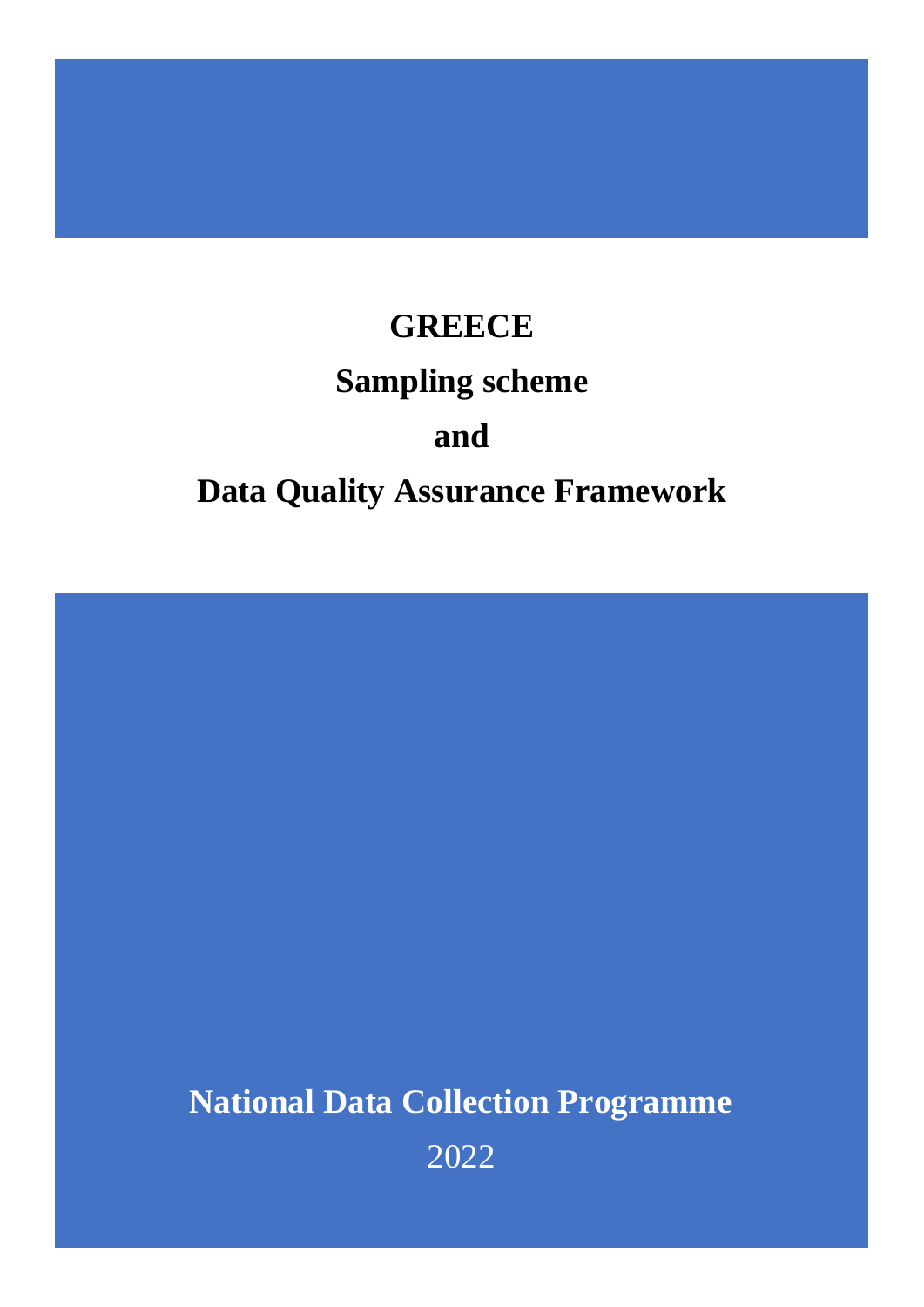# **Authors**

Touloumis Konstantinos<sup>1</sup>,

Adamidou Angeliki<sup>1</sup>,

Kavadas Stefanos<sup>2</sup>,

Tserpes George<sup>3</sup>,

Koutrakis Manos<sup>1</sup>

1 Hellenic Agricultural Organization - DIMITRA, Fisheries Research Institute, Nea Peramos, Kavala, 64007, Greece

2 Institute of Marine Biological Resources and Inland Waters, Hellenic Centre for Marine Research, Aghios Kosmas, Athens, Greece

3 Institute of Marine Biological Resources and Inland Waters, Hellenic Centre for Marine Research, P.O. Box 2214, Heraklion, Crete, Greece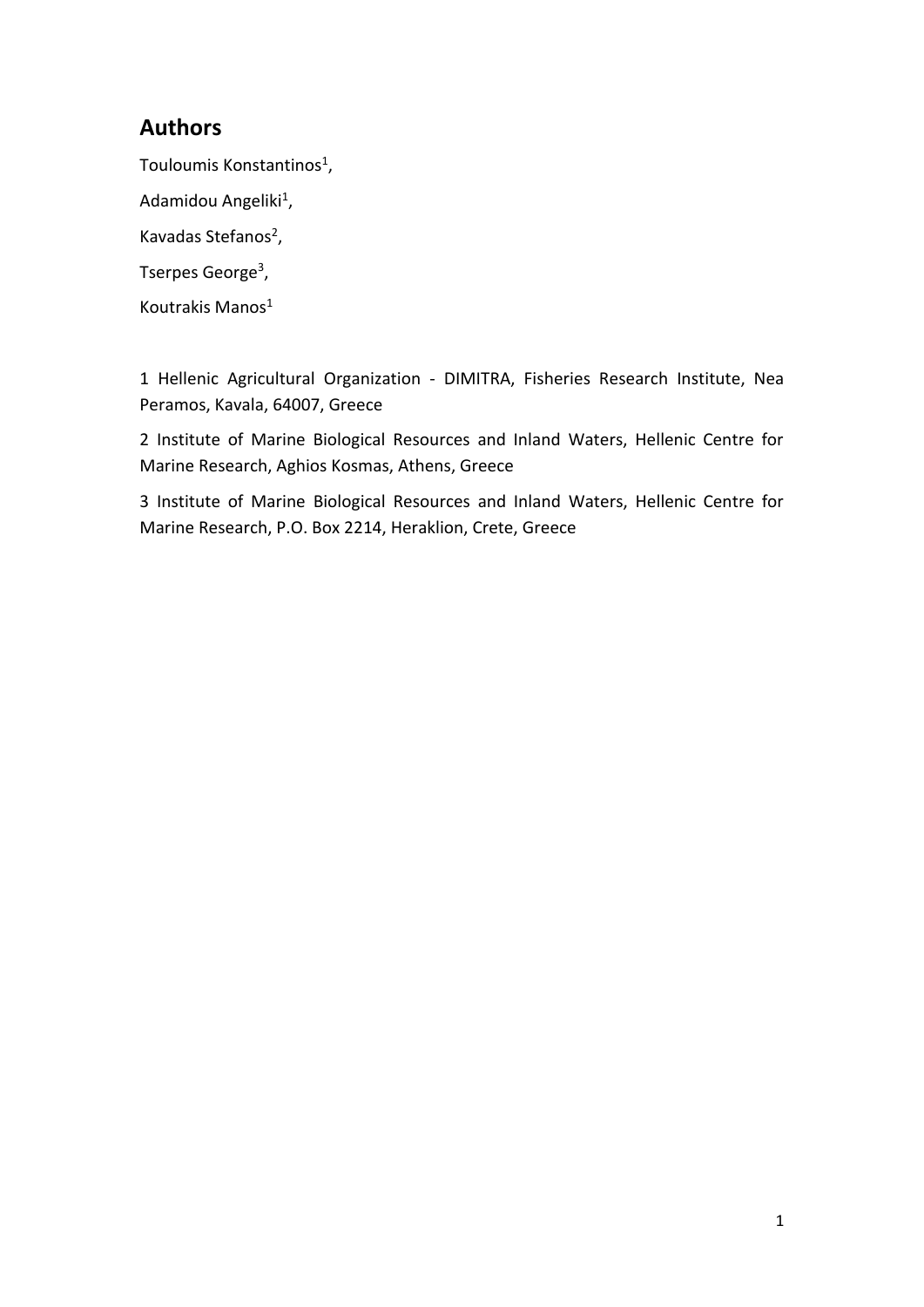# **Contents**

| 1.5.b Sampling for additional biological data (individual weight, sex, age and sexual |    |
|---------------------------------------------------------------------------------------|----|
| 1.5.c Level of fishing and impact of fisheries on biological resources and marine     |    |
|                                                                                       |    |
|                                                                                       |    |
|                                                                                       |    |
|                                                                                       |    |
|                                                                                       |    |
|                                                                                       |    |
|                                                                                       |    |
| 2.1.f Methodologies and quality assurance procedures used for estimations 11          |    |
|                                                                                       |    |
|                                                                                       |    |
|                                                                                       |    |
|                                                                                       |    |
|                                                                                       | 14 |
|                                                                                       |    |
|                                                                                       |    |
|                                                                                       |    |
|                                                                                       |    |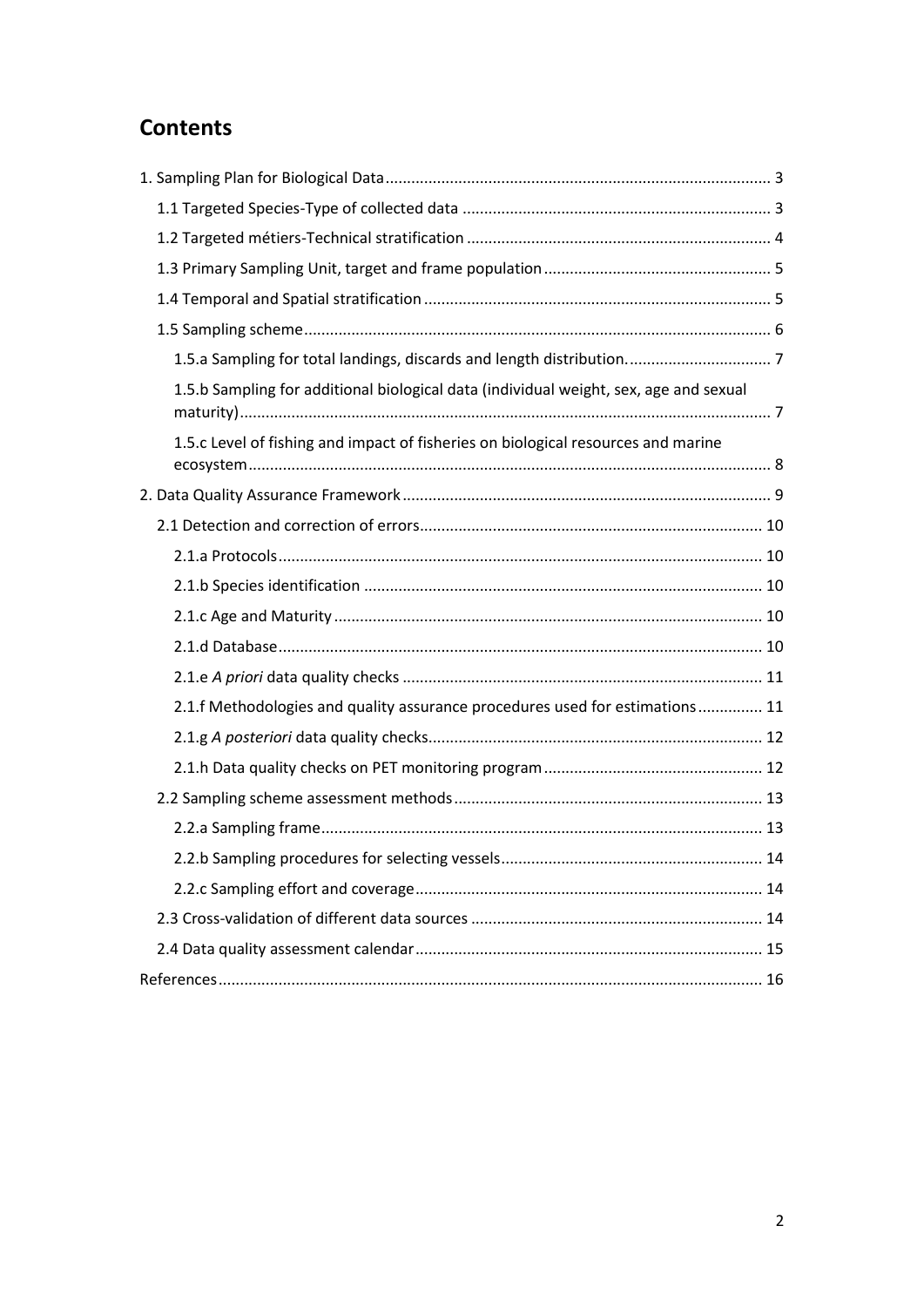# <span id="page-3-0"></span>**1. Sampling Plan for Biological Data**

Biological data on stocks exploited by the Hellenic commercial fishery are collected through the implementation of a temporally and spatially stratified sampling scheme, within the frame of the National Data Collection Programme. The targeted species, the type of collected data, the fraction of the commercial fleet monitored, as well as the temporal and spatial allocation of the sampling effort are defined by the relevant EU Commission Implementing Decisions, the GFCM-DCRF and the Regional Coordination Group for the Mediterranean and Black Sea. In order to be able to adjust to the interannual variability of fishing effort and stock biomass, various aspects of the implemented sampling scheme are properly modified based on reference points. These reference points are usually calculated based on the last three years' data.

## <span id="page-3-1"></span>**1.1 Targeted Species-Type of collected data**

The list of species for which biological data are collected are defined by the Table 1 of the multi-annual Union Programme (Implementing Decision (EU) 2021/1167) as well as by the GFCM-DCRF Annexes A.1, A.2, A.3. For all the species included in the aforementioned Table and Annexes, the volume (Total weight and Total number per haul/trip) and the length frequency of all catch fractions (landings, discards, unwanted catches) are recorded.

For a subset of species, additional biological data, such as individual weight, age, sexratio and sexual maturity are collected. These species are selected based on specific thresholds (see the Fig. 1). More specifically, according to Chapter II of the Annex of Implementing Decision (EU) 2021/1167 additional biological data are collected for species with Total annual Landings >200 ton. or share >10% of the average total EU landings in the previous 3 years. GFCM-DCRF dictates that additional biological data should be collected for species with mean Total Landings greater than 2% of total landings of the country for the reference years.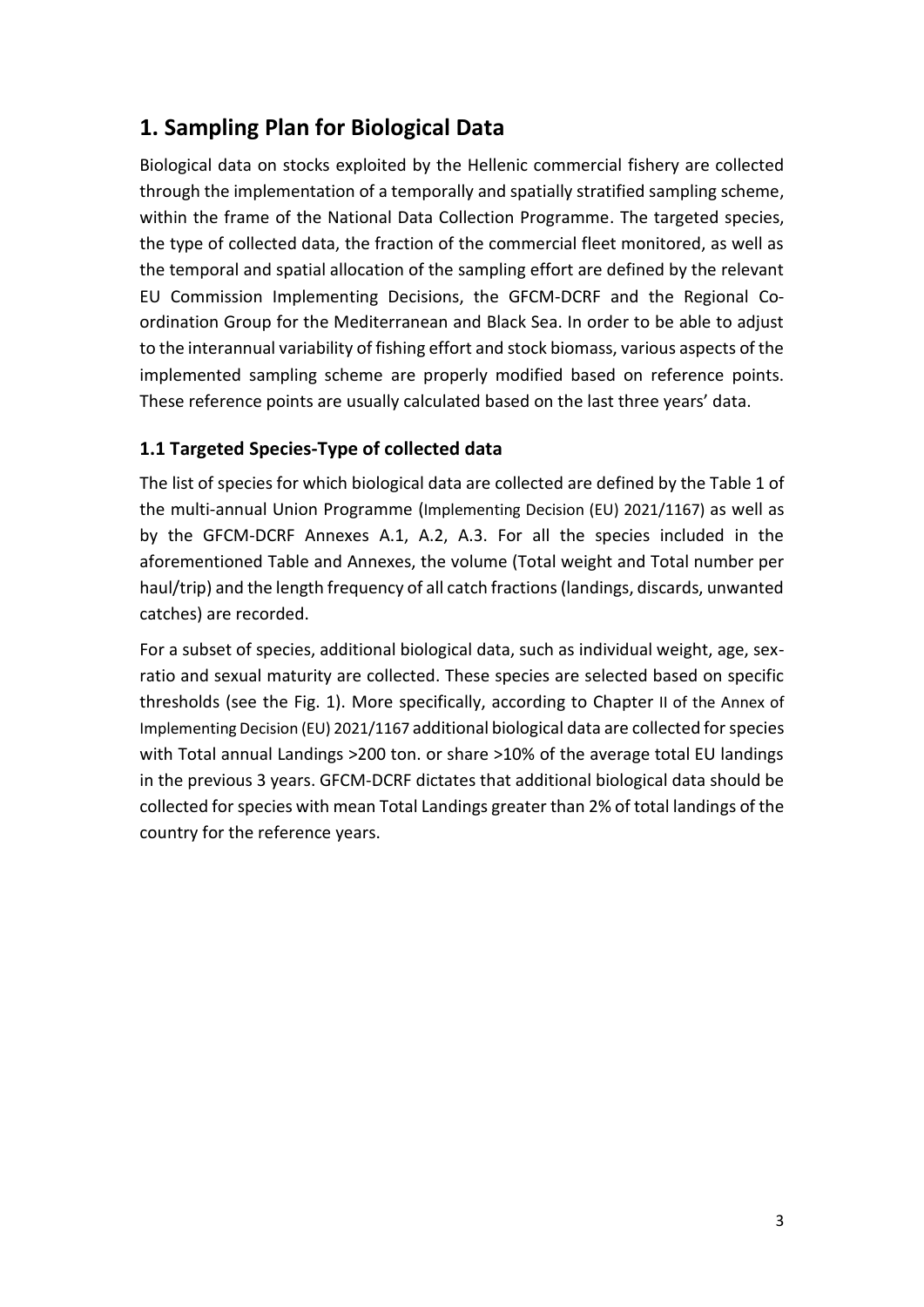

Figure 1. Species for which data are collected. According to Implementing Decision (EU) 2021/1167, additional biological data (Individual weight, Age, Sex ratio and Sexual maturity) are collected for species with mean Total Landings >200 ton. or share >10% of the average total EU landings in the three previous years. GFCM-DCRF dictates that additional biological data should be collected for species with mean Total Landings greater than 2% of total landings of the country for the reference years.

#### <span id="page-4-0"></span>**1.2 Targeted métiers-Technical stratification**

Data are collected and reported by métier, at the aggregation level 6 (see Table 5, Commission Delegated Decision (EU) 2021/1167). The list of metiers that was agreed at Regional level during the RCM Med&BS 2009, and have been updated annually since then, has been set as a reference for the selection of the metier to be sampled. On this reference list, a ranking system described in the Commission Decision 2010/93/EU is applied in order to designate the metiers to be sampled on a national level (technical stratification of the sampling scheme). More specifically, by using the average values of the reference years, the metiers are first ranked according to their share in the total commercial landings. The shares are then cumulated, starting with the largest, until a cut-off level of 90 % is reached. All metiers belonging to the top 90 % are selected for sampling. This process is then repeated according to the total value of the commercial landings and, a third time, according to the total effort in days-atsea. All the metiers in the top 90 % in the above formulated lists are added to the selection. Additionally, a metier could also be picked up if it has special importance in terms of management. Based on this process, Greek sampling scheme usually covers the metiers in Table 1.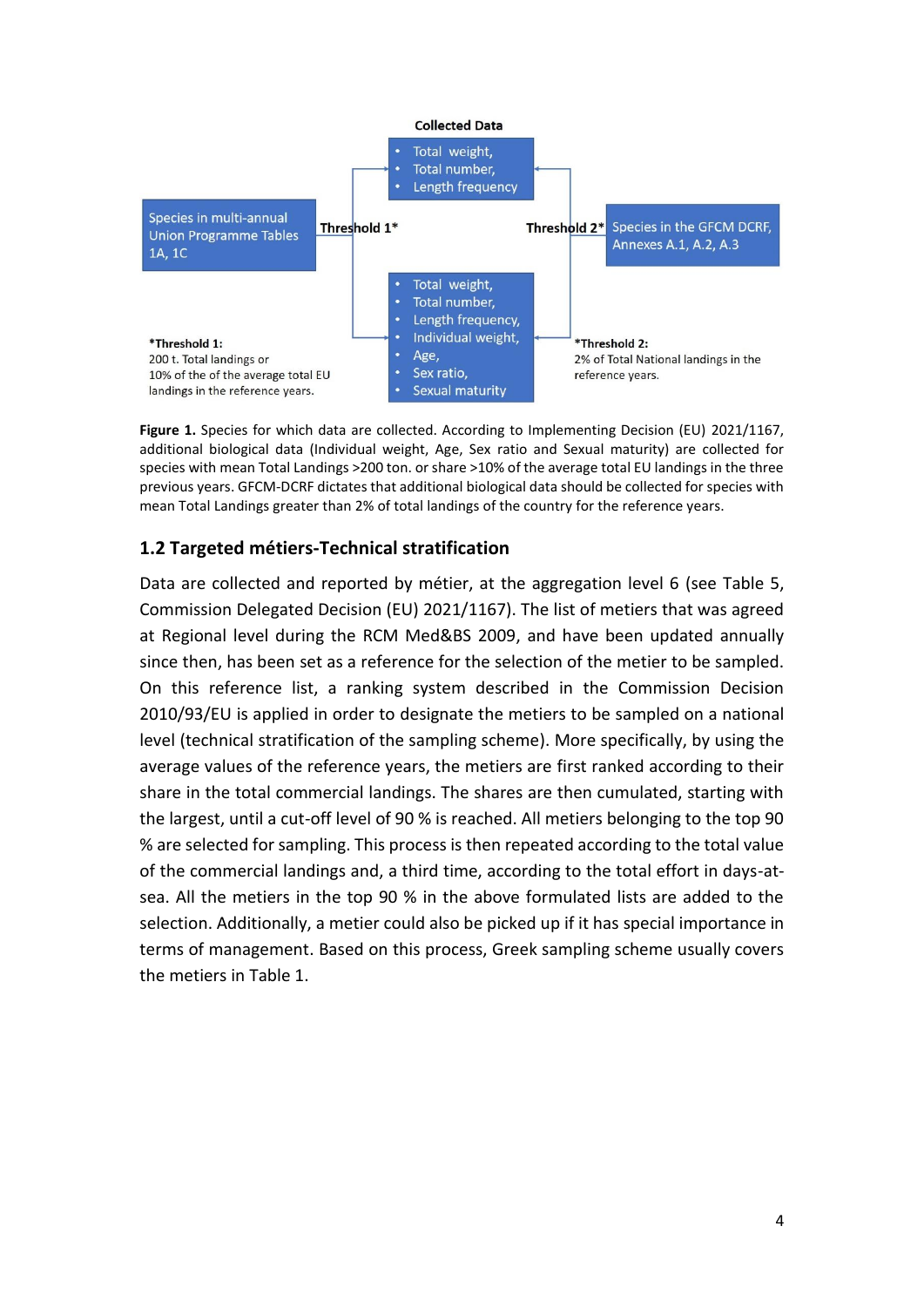**Table 1.** The métiers usually included in the Greek sampling scheme.

| <b>Metier (level 6)</b> | <b>Spatial coverage</b> |
|-------------------------|-------------------------|
| OTB DEF >=40 0 0        | all GSAs                |
| PS SPF >=14 0 0         | all GSAs                |
| FPO DEF 0 0 0           | <b>GSA 22</b>           |
| GNS DEF >=16 0 0        | all GSAs                |
| GTR DEF >=16 0 0        | all GSAs                |
| LLD LPF 0 0 0           | all GSAs                |
| LLS DEF 0 0 0           | all GSAs                |
| SB SV DEF 0 0 0*        | GSAs 20, 22             |

*\*The metier has been selected because it is in a Management plan*

# <span id="page-5-0"></span>**1.3 Primary Sampling Unit, target and frame population**

The Primary Sampling Unit (PSU) of the Greek sampling scheme is the fishing trip. The Target Population is all the fishing trips conducted by the fraction of the Greek fishing fleet using the targeted métiers, selected by the ranking system. The Sampling Frame is populated by data from the Official National Fleet Registry and by the DCF data collection system in the reference years.

# <span id="page-5-1"></span>**1.4 Temporal and Spatial stratification**

Sampling is temporally stratified by quarter. Greek fishing activities cover three GSAs: (a) Aegean Sea (GSA 22), (b) Ionian Sea (GSA 20) and (c) Cretan Sea (GSA 23) (see Fig. 2). The Hellenic coastline and marine area of the 3 aforementioned GSAs are divided in 12 sub-areas which constitute the next level of stratification within each metier (Fig. 3).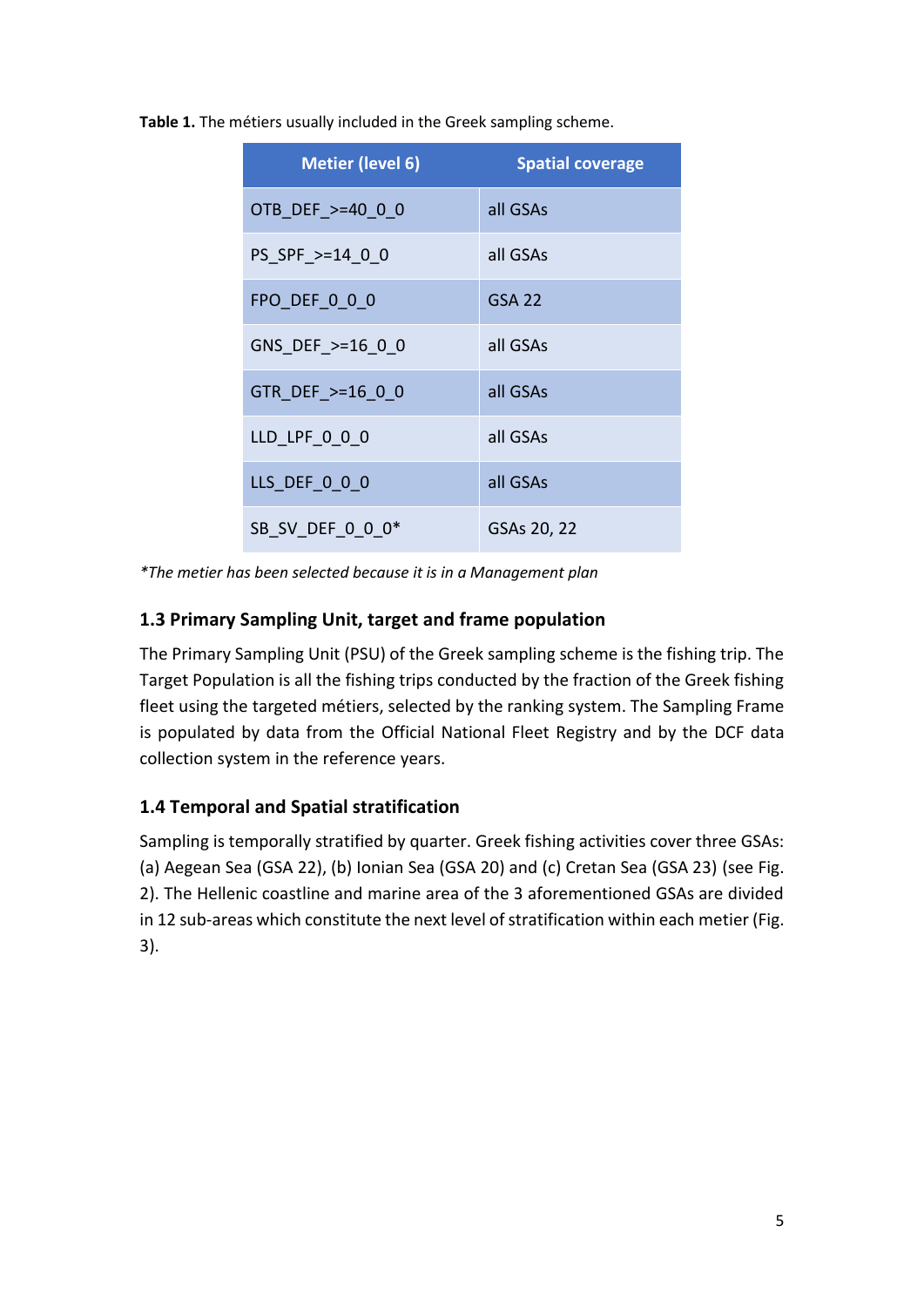

**Figure 2.** The division of the Mediterranean Sea in 27 Geographical Sub-Areas (GSAs). Greek sampling scheme covers the GSAs 20, 22 and 23.



**Figure 3.** The subdivision of the Greek GSAs in sub-areas. GSA 20 is divided in 3 sub-areas (N-ION, C-ION and S-ION), GSA 22 is divided in 8 sub-areas (THERM, THR-LIM, VOL-SPOR, EVIA, ARGSAR, CHI-MIT, CYCL and DODEC) while GSA 23 corresponds to a single sub-area (CRETE).

#### <span id="page-6-0"></span>**1.5 Sampling scheme**

Based on the aforementioned, the Greek sampling scheme is divided to two distinct programmes:

- 1. Sampling for total landings, discards and length distribution.
- 2. Sampling for additional biological data (individual weight, sex ratio, age and sexual maturity).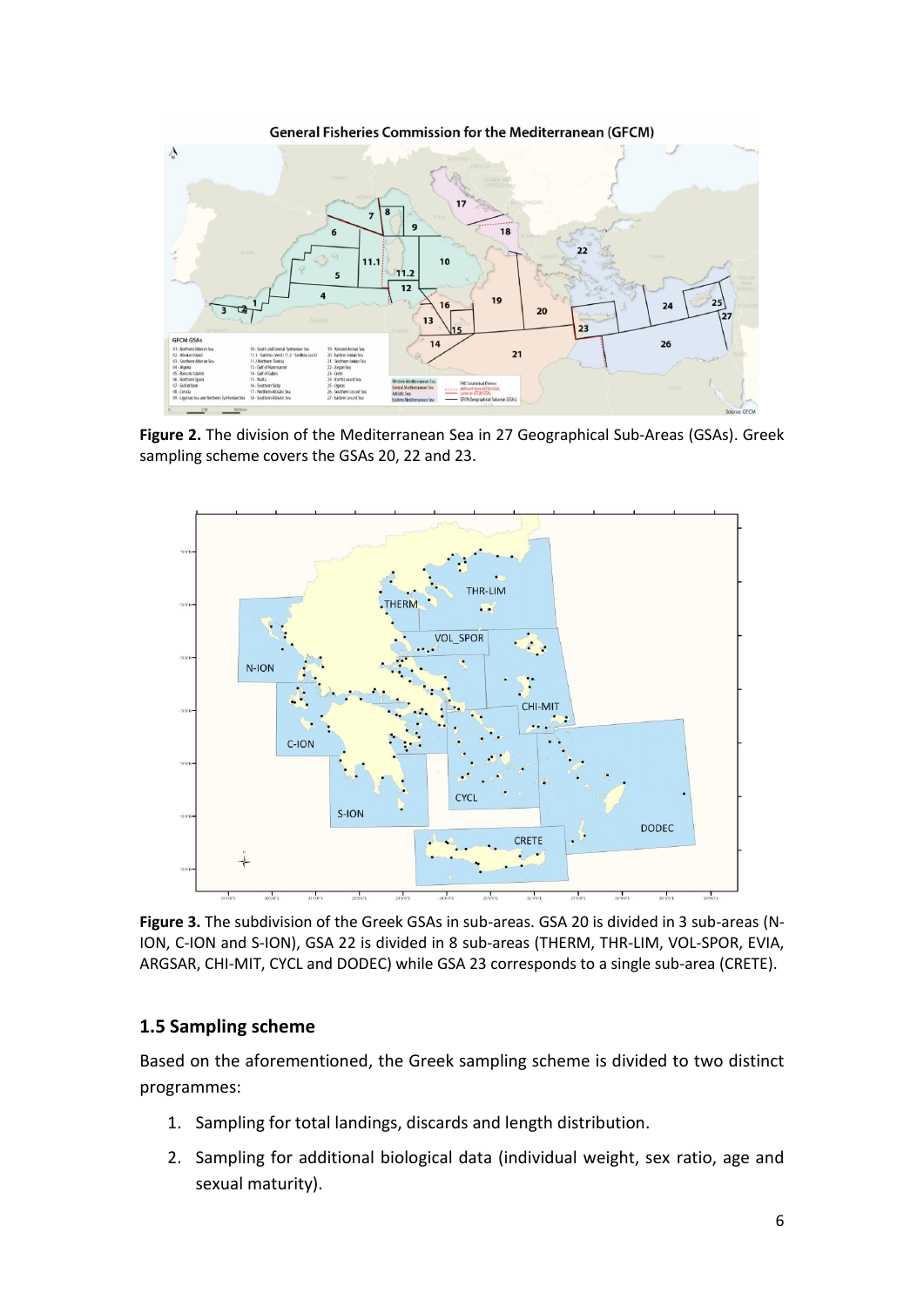The total number of sampling trips and the allocation of sampling effort between the different strata is based on the corresponding distribution of effort, number of vessels and total landings and discards between the different strata in the reference years (see Data Quality Assurance Framework section).

#### <span id="page-7-0"></span>**1.5.a Sampling for total landings, discards and length distribution.**

For all the species in the Tables 1A, 1C of multi-annual Union Programme and in the GFCM-DCRF Annexes A.1, A.2, A.3, sampling is conducted concurrently by observers either on board (at sea) or on shore (at landing sites) for all the metiers, except OTB\_DEF\_>=40\_0\_0, PS\_SPF\_>=14\_0\_0 and SB\_SV\_DEF\_0\_0\_0 where all sampling is conducted on board. For the metiers associated with small scale fisheries, 70% of the sampling trips is performed at-sea and 30% on-shore. The PSU selection is performed through random draw of a trip within each stratum, with replacement in case that the vessel owner refuses to cooperate. Consequently, the sampling hierarchy is the following: Vessel trips are randomly selected within each stratum (i.e., *technical*-8 metiers x *temporal*-4 quarters x *spatial*-12 sub-areas stratification). At sea, all hauls are selected (no further stratification), and within each haul, the total weight and the number of individuals per species in landings are recorded. Regarding the discards, a 10% subsample of the total discard volume in each haul is used for calculations. On shore, the samples are taken from the whole volume of the landings. Finally, to record the length composition, a random sample of 50-100 individuals (depending on availability) per species is selected from the landings and from the discards (separately) per haul (at sea), while on shore the samples are taken from the total amount of landings.

## <span id="page-7-1"></span>**1.5.b Sampling for additional biological data (individual weight, sex, age and sexual maturity)**

For all the species in the Table 1 of multi-annual Union Programme with total landings >200 t. or share >10% of the average total EU landings in reference years (the three previous years) in reference years and for those in the GFCM-DCRF Annexes A.1, A.2, A.3 with mean Total Landings greater than 2% of total landings of the country for the reference years, additional biological data are collected. Samples are taken from the landings of at-sea and on-shore sampling trips. Samples obtained from scientific surveys (MEDITS, MEDIAS) can also be used supplementary, mainly for the nonmarketable fraction of the stocks, and for the closed season of the trawl fishery. In addition, samples from the market or from discards can also be used, if the quota for each size group has not been achieved through the sampling trips, especially for the largest and the smallest specimens.

The sampling scheme is stratified random sampling, and PSU is the fishing trip. The spatial stratification of the sampling effort is limited to the GSA level and the technical stratification (different metiers) is not taken into account, since the aim is to derive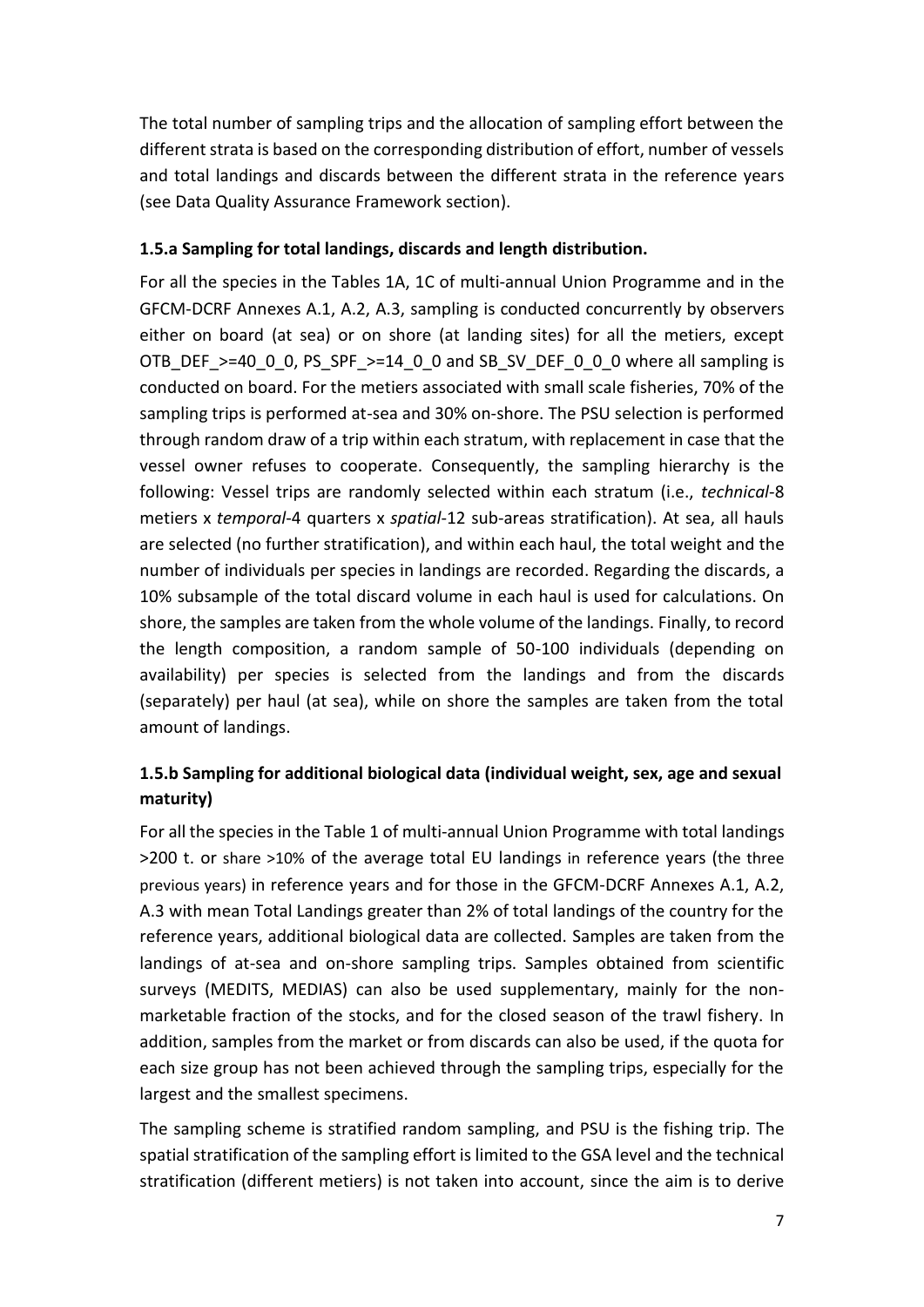the biological data on the stocks level, irrespectively of the fishing gears. Thus, the sampling hierarchy consist of the random selection of trip within each stratum (*temporal*-4 quarters X *spatial*-3 GSAs stratification) for each species. The biological variables (age, weight, sex ratio, maturity) are collected quarterly to detect seasonal differences in the structure and composition of the species examined. Regarding age distribution, quota sampling is employed, with the aim to collect 5-10 specimens (depending on the species) for each size class.

## <span id="page-8-0"></span>**1.5.c Level of fishing and impact of fisheries on biological resources and marine ecosystem**

Under the provisions of the Commission Decision (EU) 2016/1251, Member States (MS) were requested, among others, to provide the necessary data *to assess the impact of Union fisheries on marine ecosystems in Union waters and outside Union waters* (paragraph 3, CHAPTER III, ANNEX of CD 2016/1251). EU CD 2016/1251 dictaded that the relevant data, as well as the methodologies applied for their collection, should be first assessed within pilot studies, and then, based on the outcomes of the pilots, MS shall determine future data collection. Furthermore, MSs have been requested to coordinate at regional level and based on end-users needs to specify further actions for this pilot. On this ground, the Regional Co-ordination Group meeting for the Mediterranean and Black Sea held in Cyprus in 2017 (RCG Med&BS - 2017) recommended (recommendation 5) the framework under which all Mediterranean MSs should design and proceed with their pilot studies. Greece, in coordination with the Mediterranean MSs under the RCG Med&BS, designed and implemended a pilot study aiming to measure and monitor the fisheries' impact on the marine ecosystems within the aforementioned framework. This pilot study had three main objectives, to provide information on the impact of fisheries on:

**a.** incidental by-catch of Protected, Endangered & Threatened (PET) species,

**b.** marine habitats, and

**c.** marine biological resources and ecosystems.

In concern to the impact of fisheries on PET species consisting by-catches (objective a), a dedicated Workshop has been organised by ICES (WKPETSAMP 2018, Sweden, 24–26 April 2018) setting the main guidelines on sampling of bycatch of PET species (see ICES 2019a). Furthermore methodologies for PETS monitoring, as well as encountered difficulties and different approaches for the assessement of fisheries impact, are thoroughly discussed during the annual meetings of the ICES Working Group on Bycatch of Protected Species (WGBYC), that has undertaken the coordination of PET monitoring programms under DCF carried out in EU MS including the Mediterranean Sea. Based on preliminary analyses of PET species bycatches in 2018, important issues have been raised concerning mainly the choise of fishing effort metrics and the sampling effort for SSF metiers (ICES-WGBYC, 2020).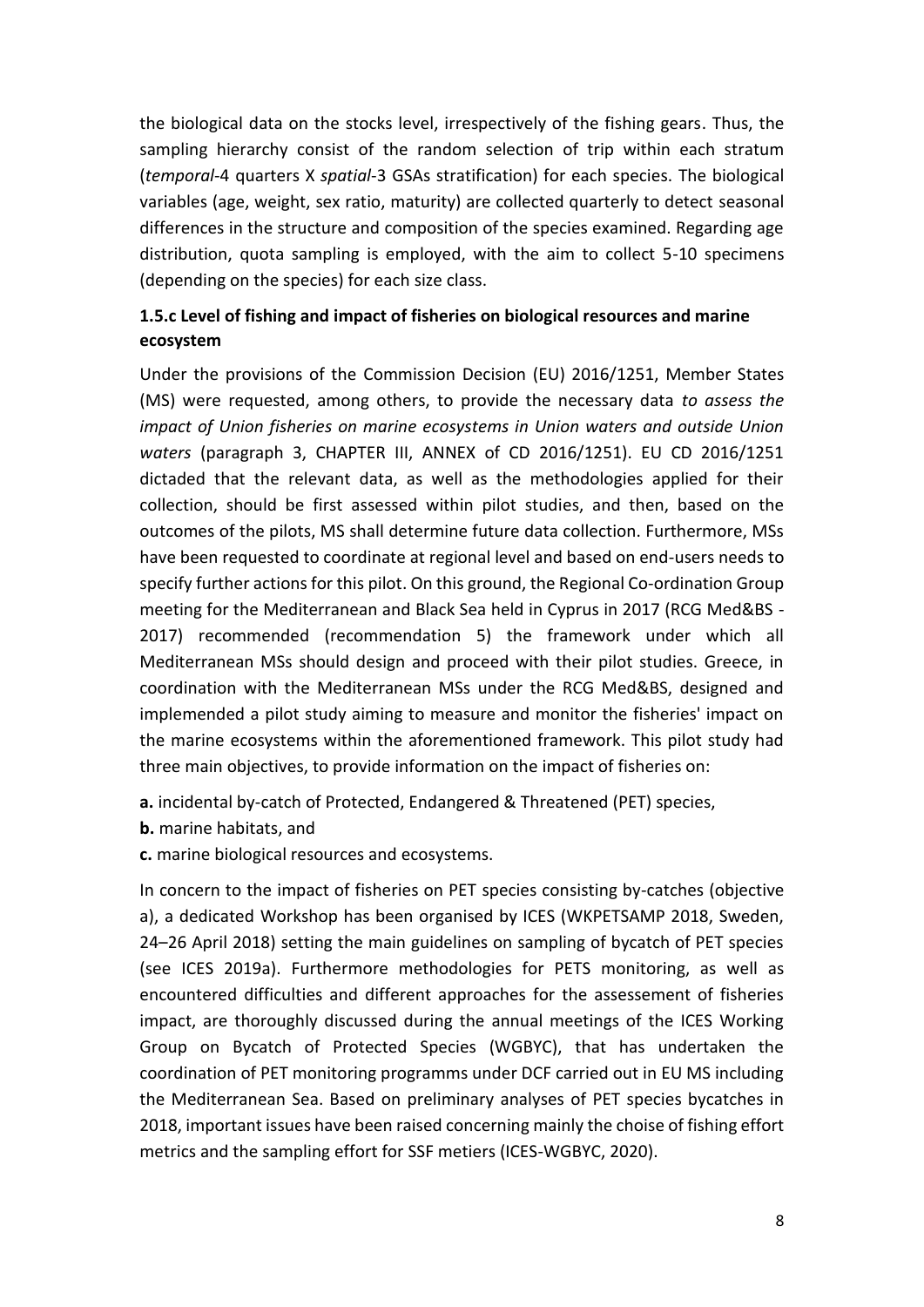Following the recommendations of the RCG Med&BS 2017 Greece monitored incidental PET by-catch on bottom trawlers (2018), on longlines (2019) and on gillnets (2020). The spatial coverage of the pilot study included three Geographical subareas (GSAs): GSA 20 (Ionian Sea), GSA 22 (Aegean Sea) and GSA 23 (Cretan Sea). Taking into consideration the results of the pilot study, Greece stated in the 2022-2024 Working Plan the inclusion of the bycatch monitoring on bottom trawls, longlines and gillnetstrammel nets, in GSAs 20, 22 and 23 into the regular sampling. Greece is in coordination at a regional level with other Mediterranean MS as far as the metiers as well as the list of species included in the monitoring program, under the RCG-Med and BS.

Sampling is carried out by on-board observers. The applied sampling scheme for PET monitoring follows the corresponding *Sampling Plan for Biological Data*, a spatially and temporary stratified sampling scheme which ensures that all samples and subsamples are properly randomized and sufficiently replicated for reasonable precision levels (detailed description in section 1.5), aiming to ensure collection of data adequate for the stock assessment of commercial species.

A preliminary list of vulnerable species occurring in Greece and tentatively threatened by fisheries, including 33 birds, 7 mammals, 3 turtles, 29 elasmobranches fish, 1 agnatha fish, 14 bony fish, 2 cephalopods, 3 bivalves, 2 gastropods and 1 coral (Annex I), was established taking into considersation the species lists included in the 1D table of the Commision Implementing Decision (EU) 2016/1251, in ANNEX 1 of the GFCM report on the Methodology for incidental catch of vulnerable species data collection (FAO, 2019), in the Red Book for threatened animals in Greece (Legakis & Maragou, 2009), as well as, the results of a small scale pilot study for monitoring PETS carried out in the north Aegean Sea in 2017.

The sampling protocols which are used were provided by FAO (2019) report (Annexes 3 and 4) and each of them refer to a specific marine species group. More specifically, Protocol 2 is dedicated to fish, sharks & rays, Protocol 3 to cetaceans, Protocol 4 to sea turtles and Protocol 5 to birds. These protocols except for the recording of standard DCF measurements, require additional information such as specific body size measurements, weight, sex determination, the estimation of by-cought specimen condition etc.

# <span id="page-9-0"></span>**2. Data Quality Assurance Framework**

The quality of the data collected within the Data Collection Framework (DCF) are assessed based on their precision and accuracy. Securing the precision of the provided data could be achieved through the use of indicators designed to assess the adequacy of the applied sampling scheme to provide precise data. The accuracy of the provided data is related to the application of methods to mitigate data bias. Accuracy failures and bias sources in the collection, processing and reporting of fisheries data are many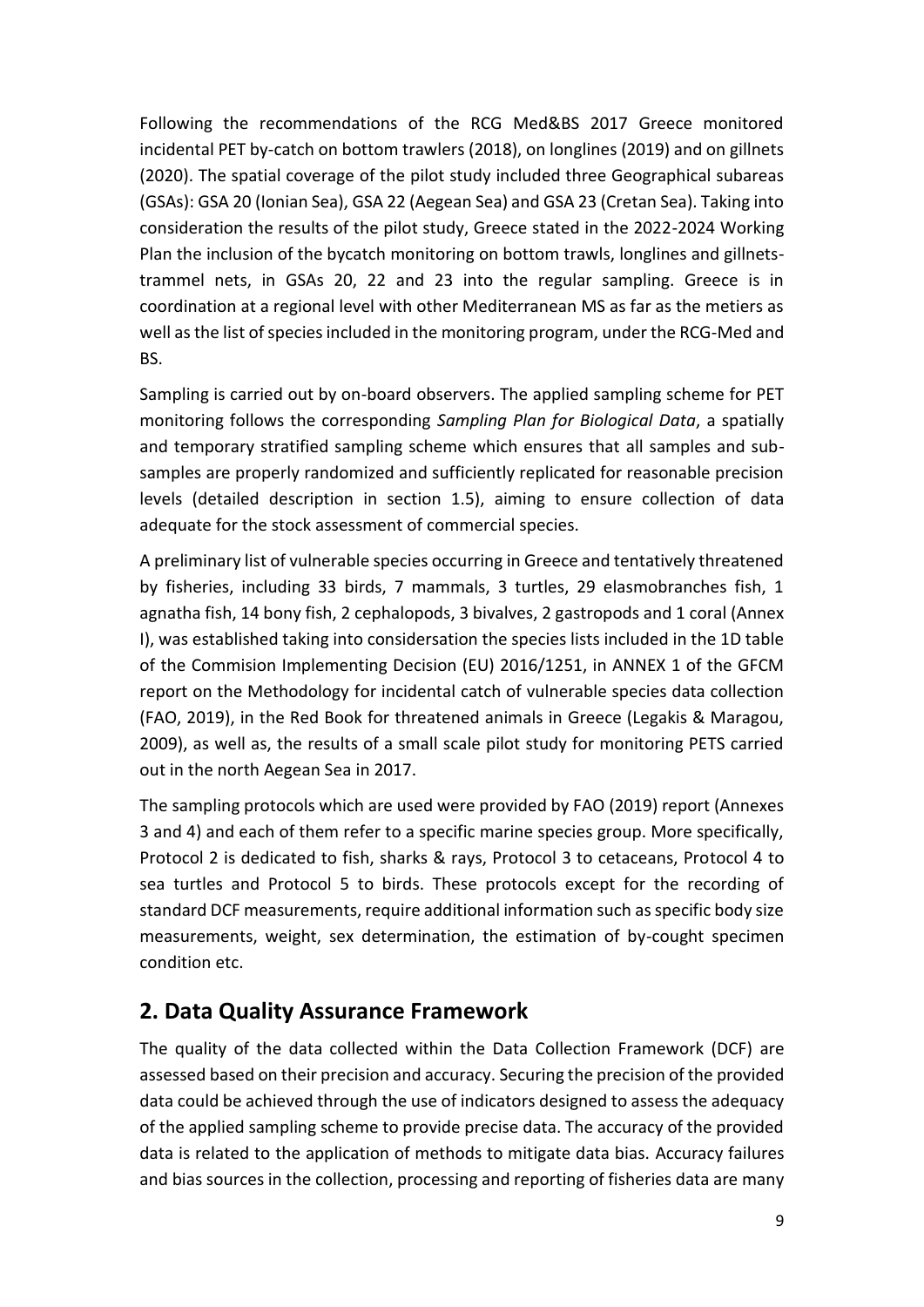and varied (for a review see ICES, 2008 and ICES, 2010). In order to assure the quality of the data collected within the National Data Collection Programme, Greece has set up a Data Quality Assurance Framework, that could be analyzed in two major components: the deployment of mechanisms to detect and correct errors during the recording and the registration of the data to a database, as well as methods to assess and adjust the applied sampling scheme to avoid precision failures and mitigate biases.

## <span id="page-10-0"></span>**2.1 Detection and correction of errors**

Inaccuracies in the collection of data for DCF could stem from possible errors at the collection and registration of data to local databases. These errors increase the bias and reduce the precision of the collected data. A list of relevant sources of bias is reported in the Workshop on Methods to Evaluate and Estimate the Accuracy of Fisheries Data used for Assessment (WKACCU workshop, ICES, 2008). The practical methods applied within the Greek Data Quality Assurance Framework to avoid, detect and correct these errors are summarized in the following section.

#### <span id="page-10-1"></span>**2.1.a Protocols**

-The sampling protocols that observers use are designed in a manner that reduces the possibility of misreporting.

#### <span id="page-10-2"></span>**2.1.b Species identification**

-The stuff is frequently trained on species identification and taxonomy.

-Every haul as well as every rare species caught is photographed in order to facilitate species identification.

-If necessary, molecular techniques (DNA barcoding) are applied to quickly and accurately identify species.

-Contemporary species identification keys are available to the stuff.

#### <span id="page-10-3"></span>**2.1.c Age and Maturity**

-The stuff is frequently trained on otolith-based age determination as well as on sexual maturity definition. The methods used are based on relevant international expert workshops.

#### <span id="page-10-4"></span>**2.1.d Database**

The local databases are appropriately designed to prevent and detect possible errors during the data registration process. Specific treatments are integrated in order to prevent misreporting of data, to detect duplicate entries and to detect unrealistic values on specific fields.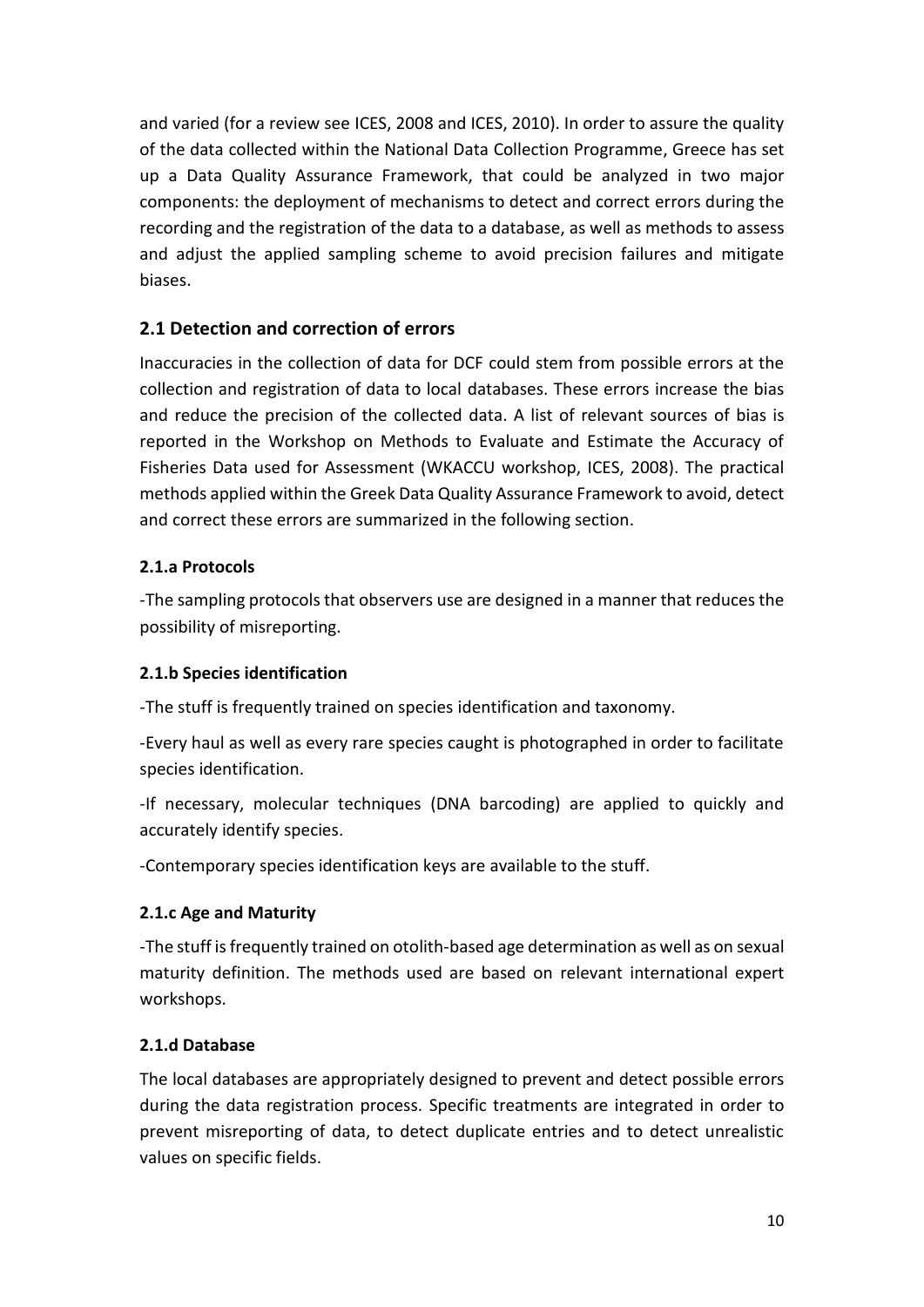-All the fields in each database are masked, preventing the entry of erroneous data types or preventing blanks.

-Databases have integrated validators with automatic warning alert when a duplicate entry is registered.

-Databases have integrated validators with automatic warning alert when a registered species length or individual weight is not within the allowed species-specific ranges.

-Databases have integrated modules allowing the dynamic reporting of specific types of data. More specifically, these modules allow reporting in real time of: The total number of sampling trips (taking into account spatial and temporal distribution of sampling effort), the number of processed specimens for aging, sex and sexual maturity (total and per quarter), species specific length-weight relationship (with detection of outliers), species specific age-length relationship, age-length key and length frequency.

#### <span id="page-11-0"></span>**2.1.e** *A priori* **data quality checks**

Additional data quality checks and verification procedures for the different stages of the sampling scheme, including the data quality checks for data capture and data validation, are applied using appropriately designed scripts within R programming environment (scripts are available at request). These scripts integrate the guidelines and the tools developed in the MARE/2016/22 – SI2.770115 "Strengthening Regional cooperation in the Area of fisheries biological data collection in the Mediterranean and Black Sea (STREAM)" as well as the tools developed within the COST Project (2009). Based on the relative classification introduced by the STREAM project, these checks fall into the category of *a priori* quality checks, since they are applied directly on sampling data.

#### <span id="page-11-1"></span>**2.1.f Methodologies and quality assurance procedures used for estimations**

The estimation of the length structure of the catches is made using the methodology described in the Workshop on Sampling Calculation and Methodology for Fisheries Data (WKSCMFD, ICES 2004), which allows estimating the precision, in terms of coefficient of variation (CV) for each length class and for the whole Length Frequency Distribution (LFD) at métier level. Age distribution of landings is calculated using the estimated quarterly LFD of landings and the quarterly proportion of landings of age *i*  in the length class *j*, estimated from the age-length keys (ALKs). ALKs by quarter derive from age sub-samples of the length samples, taken as fixed number per length class. For the estimation of the age distribution both analytical and bootstrap methods are used. For discards the length frequency distributions is calculated from the proportions of sampled discard weights, numbers and total landings. Calculations are made by size class and quarterly before being summed to give total annual discards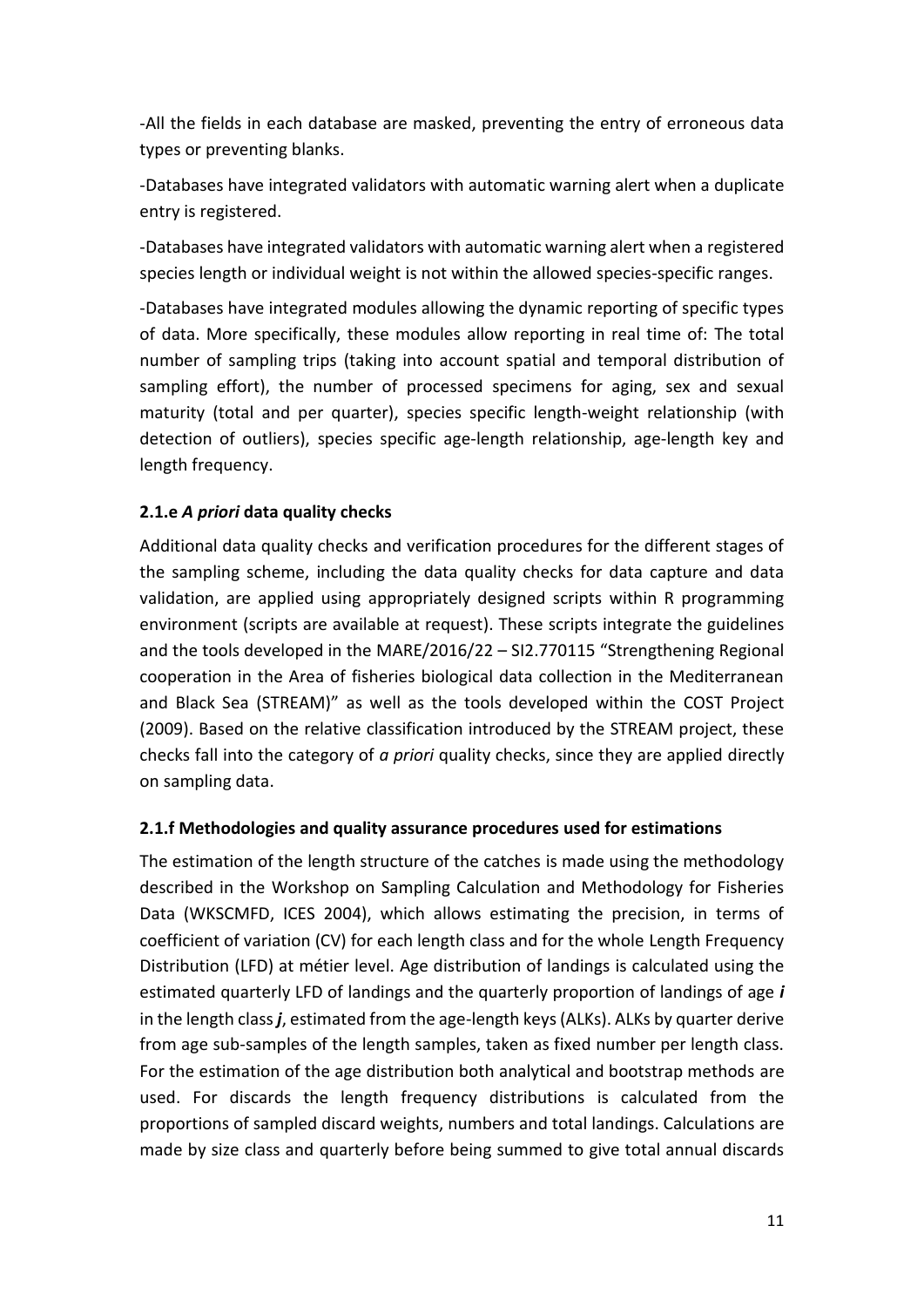by size class. Discards are added to landings data to give the total catches, which then is used for stock assessment.

As far as biological variables are concerned, estimation procedures are the following: The age compositions are estimated from two-stage sampling where random length samples are taken, and length-stratified age samples are used to construct an ALKs. The length distributions are obtained from random samples. A length-weight relationship is created and fitted to estimate weight-at-length, and weight-at-age is estimated from this using an age-length-key. Sex-at-age is estimated using a sex-agelength-key. Maturity-at-age is estimated using a maturity-age-length-key or, if appropriate, a sex-maturity-age-length-key. CVs for maturity-at-age and size-at-age, for all sampled species, is calculated annually at GSA level. Estimates are made using the "open source" tool developed in the frames of the COST project (Vigneau, 2008), which allows to assess the accuracy of the biological parameter estimates collected for stock assessment purposes.

#### <span id="page-12-0"></span>**2.1.g** *A posteriori* **data quality checks**

Regarding *a posteriori* quality checks, scripts developed under the STREAM project are used, contacting quality checks on the EU MED&BS Data Call formats. The checks focus on the time and spatial coverage among the strata (i.e. quarter, métier) and on the assessment of the completeness of biological information.

#### <span id="page-12-1"></span>**2.1.h Data quality checks on PET monitoring program**

In order to increase the data quality of the PET by-catch records , all observers were trained by experts on identification of PET as well as on the completion of the relevant data sheets. Concerning the bottom trawlers' sampling, they were instructed to check all the quantity of the cod-end's catch for PET specimens, and in circumstances that it was not feasible they should indicate the percentage of the catch that they checked. In gillnets and longlines fisheries, observers were instructed to observe during the whole hauling process in order to avoid misreporting of PET specimens that never came on board; whereas if this was not possible to be able to give an estimate of the proportion of the sorting process that they observed. In addition, after the hauling of the gears (trawl or gillnet or longline) and before the sorting process begins, photographs of the entire haul's catch, as well as of rare species caught should be taken byobservers. Specimen of rare species, if not released alive, were kept for laboratory measurements when feasible.

The final objective of this monitoring programme is the estimation of the fisheries pressure on the populations of the rare and vulnerable species. The quantification of this pressure is estimated through the calculation of the bycatch rate for each species and metier following the reporting file included in FAO-GFCM guide for the monitoring of the incidental catch of vulnerable species in Mediterranean and Black Sea fisheries (2019). The bycatch rate Br for each species s is equal to: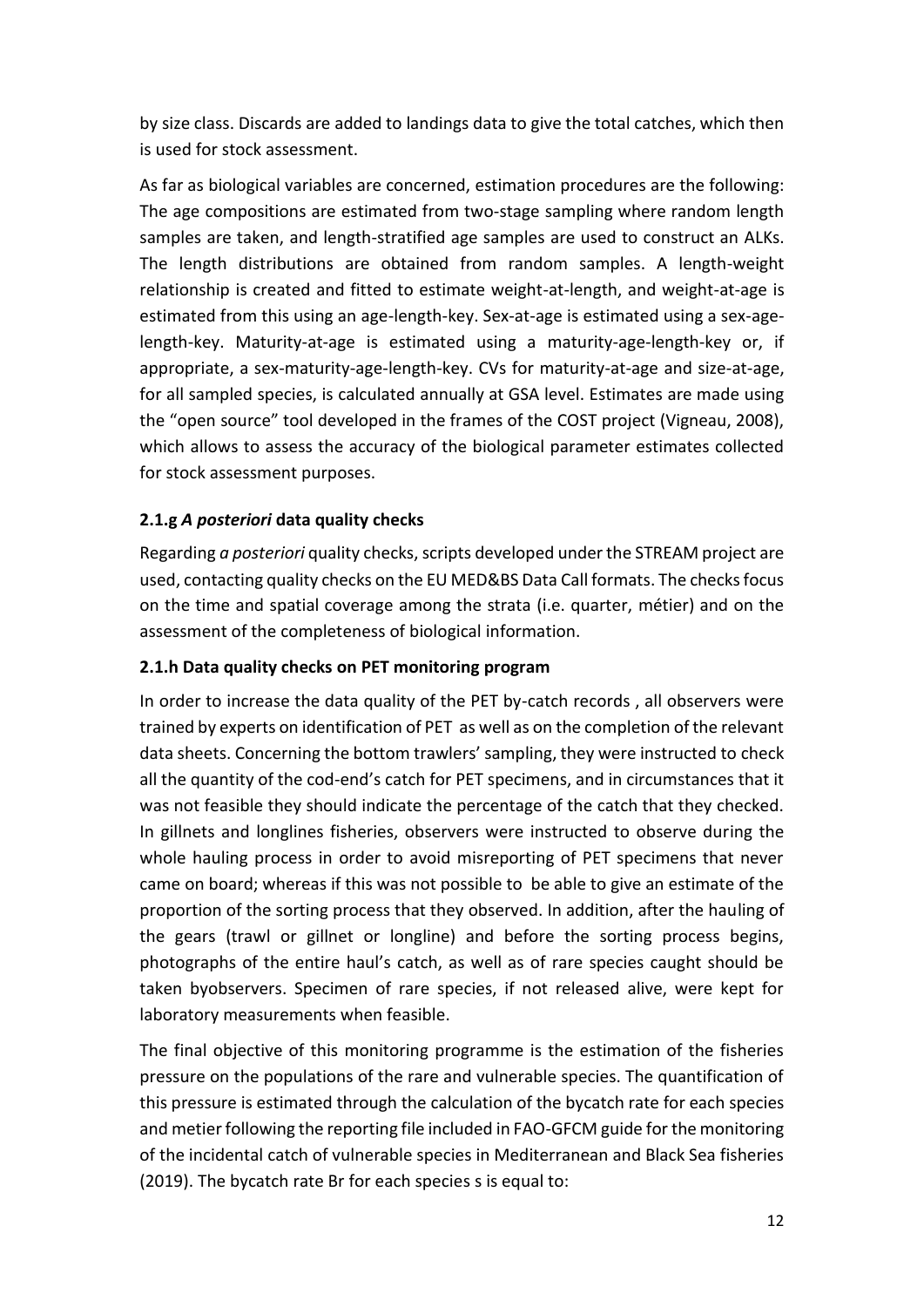$$
Br_{sm} = \frac{N_{sm}}{D_m}
$$

where Ns is the total number of individuals of species s caught by the metier m, and Dm is the sampling effort, quantified as the number of trips of metier m sampled for PET species. The calculations are performed by year, GSA and gear monitored.

#### <span id="page-13-0"></span>**2.2 Sampling scheme assessment methods**

According to WKACCU Workshop (ICES, 2008), some major causes of bias regarding the design of the sampling schemes are: (1) incomplete sampling frame, and (2) biased sampling procedures for selecting vessels from the sampling frame or by factors preventing the deployment of observers on all selected vessels. Another important aspect of the sampling scheme is the sampling effort and the way it is distributed temporally and spatially, taking into account the optimal use of available resources. Greece applies a series of assessment methods to evaluate the applied sampling scheme, to detect and prevent possible sources of bias, and to be able to adjust and improve the applied sampling scheme annually. In order to qualitatively assess the sampling scheme, a scorecard developed under the WKACCU Workshop (ICES, 2008) is used, which is "*a practical tool to evaluate the quality of data sources used for stock assessments, and can help reduce bias in future data collections by identifying steps in the data collection process that could be improved*".

#### <span id="page-13-1"></span>**2.2.a Sampling frame**

The Sampling Frame used for the Greek sampling scheme is populated by data from the official national fleet registry. However, the Greek fishing fleet consists of numerous vessels (it is the largest fishing fleet in the EU) of low tonnage and power. According to the National Fleet Register (31/12/2018), the fleet consists of 14,123 fishing vessels with the great majority (~95%) of the fleet being small vessels (average length 7.5 m) exploiting the extensive coastline of the mainland and of the numerous Greek islands (15,000 km, covering more than 6,000 islands and islets), targeting coastal fishing stocks. A subset of this part of the fleet, although registered in the official national fleet registry, could be virtually inactive due to a variety of reasons. Provided that the part of the inactive fleet is substantially large and unevenly spatially distributed, it could reduce the accuracy of the Sampling Frame leading raising methods to overestimations.

In order to avoid this kind of bias, each year within the DCF, the level of activity of the small scales fishing fleet is assessed through in situ tracing of the active fleet at selected harbors.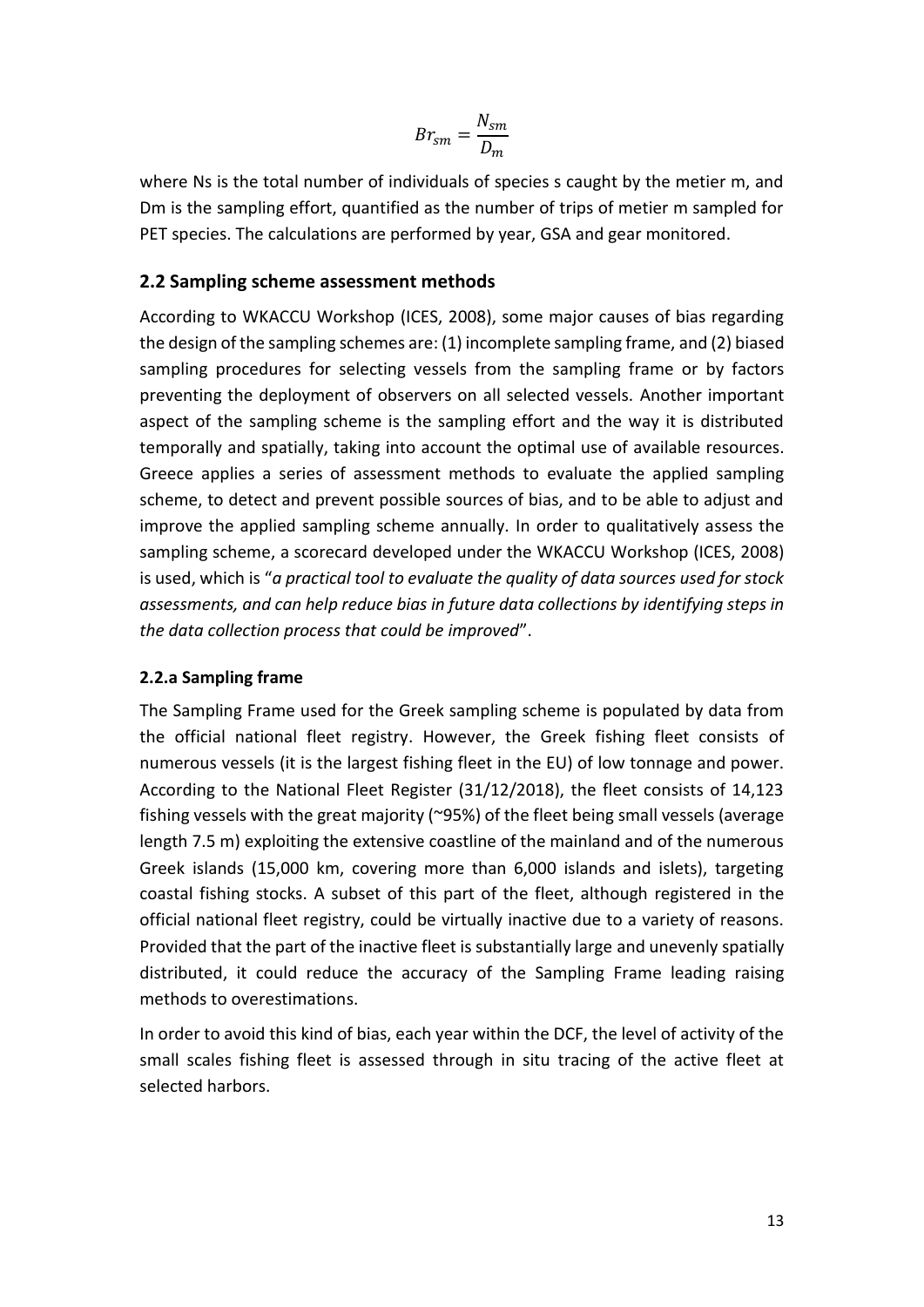#### <span id="page-14-0"></span>**2.2.b Sampling procedures for selecting vessels**

For the selection of the sampling trips within each stratum a stratified random sampling selection with replacement is applied, which means that any vessel within a stratum has the same chance of being selected, even if it has been previously selected. In this process, bias could be introduced if specific vessels are systematically unavailable for sampling, due to reluctance to cooperate or due to inability to accommodate on-board observers (i.e. in smaller vessels).

To reduce the degree of refusal of cooperation, various incentives are used, such as of scientific support, assistance to fishermen in matters of their concern etc. To include the smaller vessels within the sample, 2/3 or of the sampling trips related to small scale fisheries métiers is performed on-shore, at landing harbors.

#### <span id="page-14-1"></span>**2.2.c Sampling effort and coverage**

The estimation of the total sampling effort for biological variables as well as its temporal and spatial distribution are calculated based on a ranking system using the corresponding distribution of fishing effort, number of fishing vessels and total landings and discards between the different strata in the reference years. This process is integrated with the outcomes of the application of the methods delivered under MARE/2014/19Med&BS project (Deliverable 2.5 and 4.2) implementing the Sampling Design tool for optimization of sampling intensity and data quality checks. The methodological framework developed in WP2 of MARE/2014/19 MED&BS is implemented in R scripts built on COSTS tools (Vigneau, 2008) and it allows the analysis of the evolution of the sampling variability with the number of samples, the assessment of the current plans in terms of over/under-sampling of the fisheries and it facilitates the proposal of an "optimal" sampling plan (in terms of number of trips and individuals to sample) disaggregated over strata (e.g. quarters and métiers). Additional methods for assessing the sampling effort proposed by the ICES WKBIOPTIM Workshop (ICES, 2019b) are used when and if necessary.

#### <span id="page-14-2"></span>**2.3 Cross-validation of different data sources**

The data collected within the frame of the National Data Collection Programme are combined with data collected by other sources in order to estimate the various metrics and indices necessary to assess the status of stocks in the Greek seas. More specifically, the fishing capacity is estimated based on the National Fleet Register (number of fishing boats, gross registered tonnage, engine power, age), combined with the estimation of the level of activity through in situ tracing of the active fishing fleet at selected harbors (see section 2.2.a Sampling Frame). Data on fishing effort and landings, for the estimation of variables listed in table 4 of Com.Dec.1251/2016, are collected through the satellite-based Vessel Monitoring System (VMS) and the Electronic Report System (ERS, coming from the Integrated Monitoring System of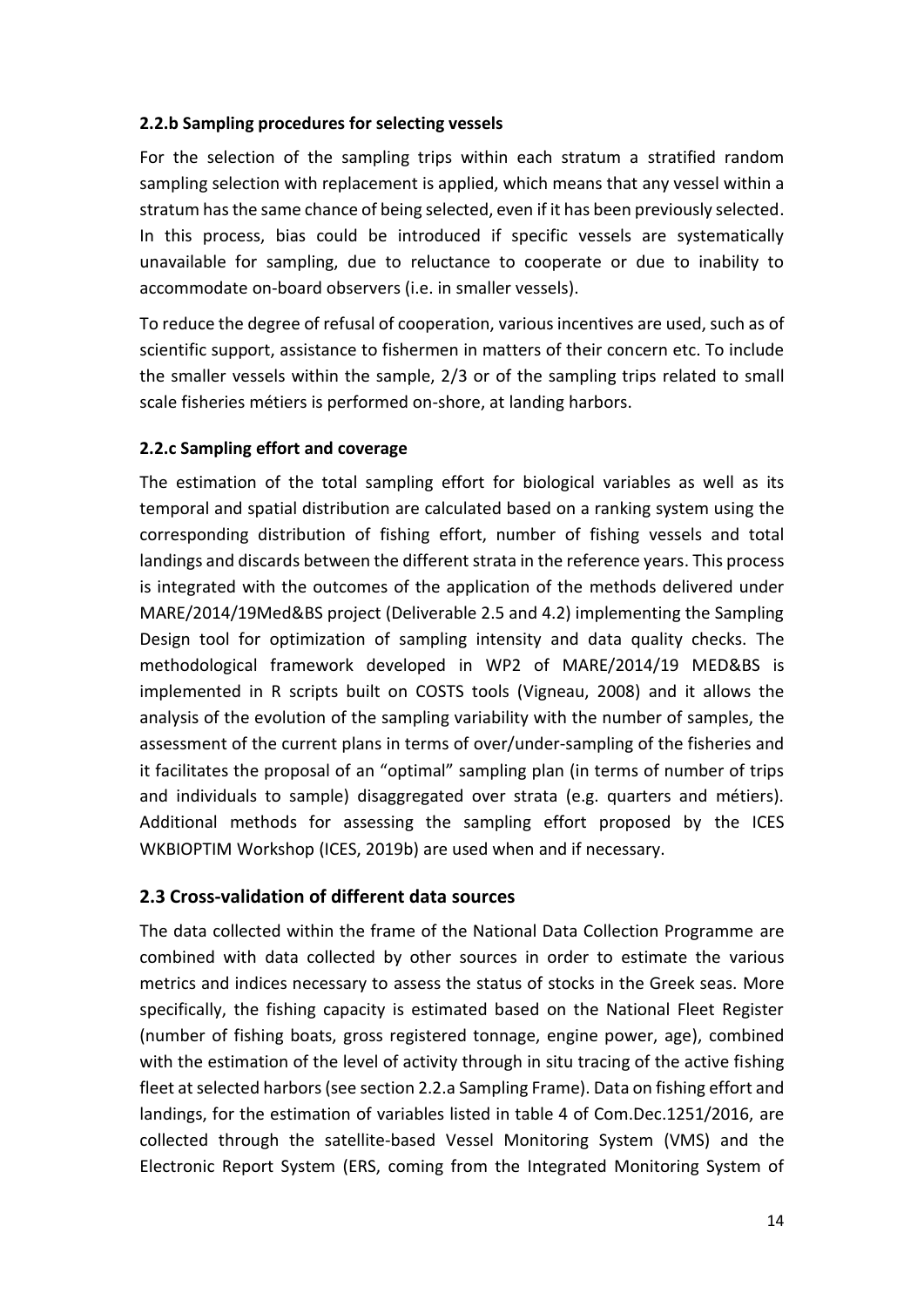Fisheries Activities (OSPA) of the Ministry of Rural Development and Food). More specifically, fishing vessels >12 m are required to use VMS, and ERS, while fishing vessels between 10-12 meters are required to fill out paper logbooks, but with no obligation to record catches below 50 kg, Fishing vessels < 10 m are not obliged neither to fill out any type of logbook nor to present sales notes for catches below a certain threshold (50 kg).

In parallel to the estimation of the derived metrices of the National Data Collection Programme, cross-check methodologies are applied in order to validate the quality of the available data coming from various sources. The effort of the fishing fleet for vessels > 12 m is calculated in two ways: (1) based on the VMS and ERS data with the use of the R package VMSbase (Russo et al. 2014) and (2) with data collected through sample survey using face to face interviews and structured questionnaires. The outcomes of the two methods are compared in order to validate the quality of the provided data and/or to detect possible sources of biases and errors. The second method, which is based on the principles of the stratified random sampling raising calculation methods described by Cochran (1977), is also used to estimate the effort and landings of the vessels <10 m. The total landings per species for vessels > 12 m is also calculated based on two methods: (1) through the census conducted within the ERS collection system as well as (2) through sample survey using face to face interviews and structured questionnaires. The comparison of the outcomes of the two methods provide the opportunity to assess and validate the quality of the selfreporting (on behalf of the fishers) ERS data. This assessment is also facilitated with the direct comparison of the data recorded by the on-board observers in the sampled trips of the National Data Collection Programme with the self-reported data on the ERS, to identify possible misreporting.

#### <span id="page-15-0"></span>**2.4 Data quality assessment calendar**

The temporal distribution of Quality Checks within a year is adjusted to the data calls for submitting catch, effort and biological data (DG MARE MED&BS Data Call, FDI Data Call). Usually the deadlines for these Data Call are starting in early June. Based on this timeframe, three major Quality Checks on annual data are conducted as summarized on the following diagram. Apart from the 3 major Data Quality Checks, periodic comparisons between the hardcopies (data protocols) and the digital information (database entries) are conducted by trained technicians, in order to identify potential omissions and/or erroneous entries in the database.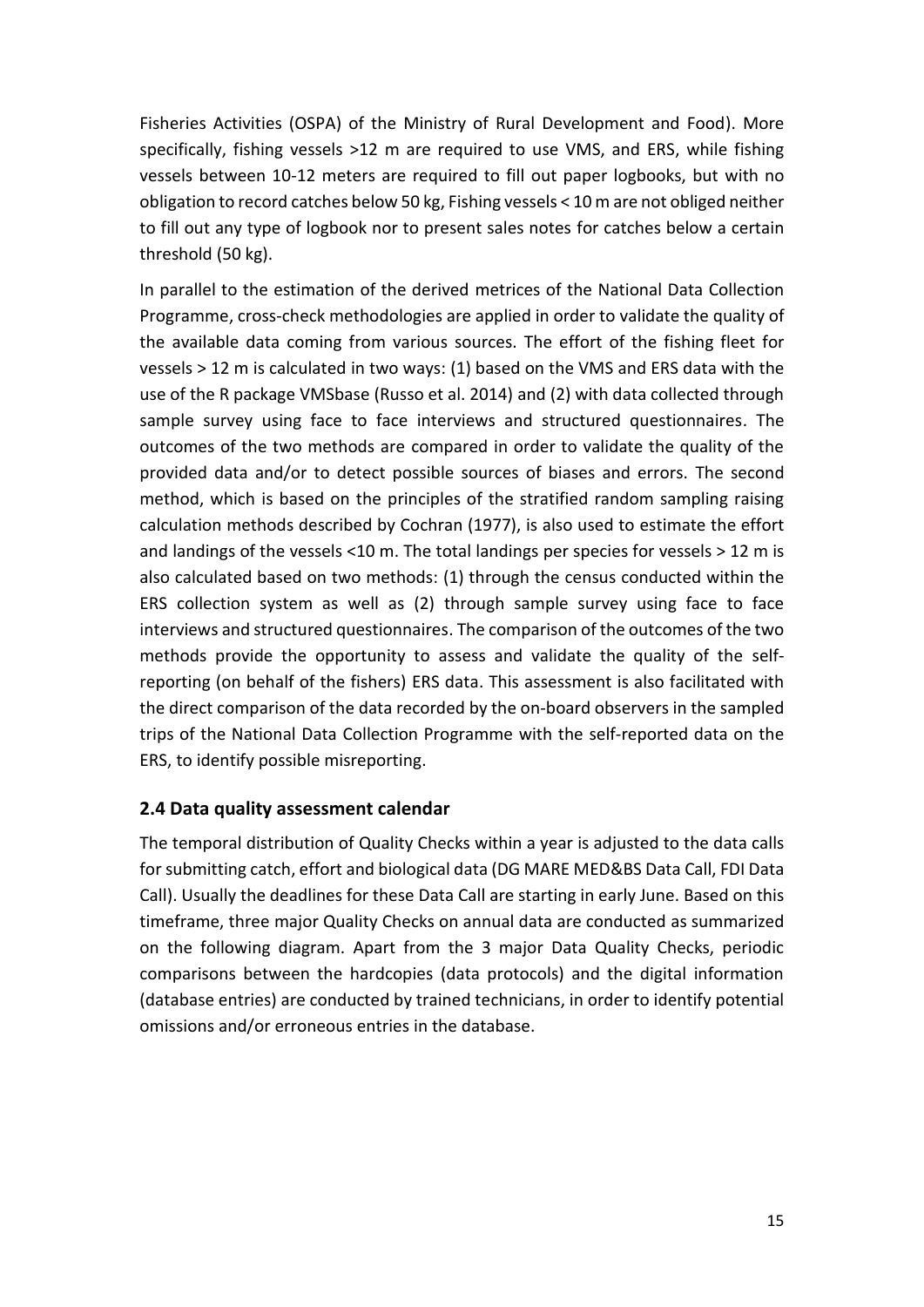

#### **Check 1**

The Quality Check 1 is conducted in July of the year X. *A priori* quality checks are applied on the first semester data. Additionally, the sampling scheme assessment methods are applied by using as reference the three years before Year X. Possible adjustment on the sampling plan for Year X+1 are decided.

#### **Check 2**

The Quality Check 2 is conducted in February (or March) of the year X+1. *A priori* quality checks are applied on the second semester data.

#### **Estimations**

The estimations on catch, effort and biological data for the Data Calls are conducted between February and May of the year X+1.

#### **Check 3.**

*A posteriori* quality checks are applied on the annual dataset.

# <span id="page-16-0"></span>**References**

- Cochran W.G, 1977. Sampling Techniques, 3rd Edition. John Wiley & Sons, New York. 448 p.
- FAO 2019. Monitoring the incidental catch of vulnerable species in Mediterranean and Black Sea fisheries: Methodology for data collection. FAO Fisheries and Aquaculture Technical Paper No. 640. Rome, FAO.
- ICES, 2004. Report of the Workshop on Sampling and Calculation Methodology for Fisheries Data (WKSCMFD), 26-30 January 2004, Nantes, France. ICES CM 2004/ACFM:12. 242 pp.
- ICES, 2008. Report of the Workshop on Methods to Evaluate and Estimate the Accuracy of Fisheries Data used for Assessment (WKACCU), 27-30 October 2008, Bergen, Norway. ICES CM 2008/ACOM:32. 41 pp.
- ICES, 2010. Report of the Workshop on methods to evaluate and estimate the precision of fisheries data used for assessment (WKPRECISE), 8-11 September 2009, Copenhagen, Denmark. ICES CM 2009/ACOM:40. 43 pp.